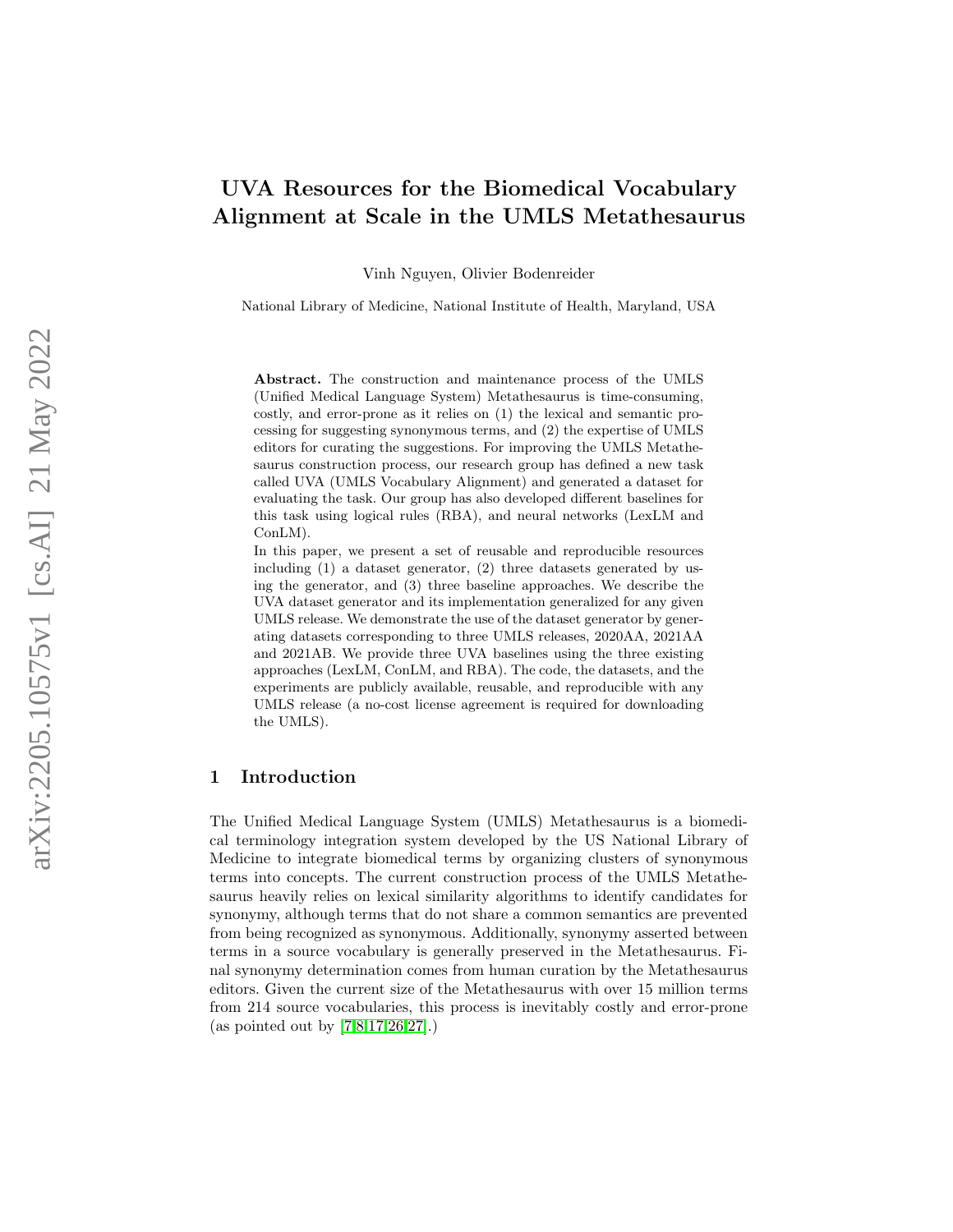Motivation. Recent successes in the field of natural language processing as well as the enormous knowledge accumulated over 30 years of manual curation has provided us ample material to tackle the problem of reconstructing the UMLS Metathesaurus using supervised learning approaches. We consider the reconstructing process as a large-scale synonymy prediction problem. The full scale of the this problem (e.g.,  $8.7M^2$  in the UMLS 2020AA version) is extremely large and impractical (even when restricted to English terms from active vocabularies), since 8.7M biomedical terms need to be compared pairwise. Therefore, our strategy for addressing this problem is finding the best performing approaches in the sampling evaluations as candidates for later full scale evaluations. We have recently achieved preliminary results [\[2,](#page-13-2)[31,](#page-15-0)[32,](#page-15-1)[33,](#page-15-2)[41\]](#page-15-3) in the sampling evaluation phase.

In our recent work [\[33\]](#page-15-2), we formalized synonymy prediction in the UMLS Metathesaurus as a vocabulary alignment problem, referred to as the UMLS Vocabulary Alignment (UVA) problem. Given a pair of biomedical terms from the UMLS source vocabularies, we developed different approaches for predicting if the terms are synonymous. For evaluating any approach for the UVA task, we generated a set of dataset variants (also referred to as "seed alignment" or "ground truth") with different degrees of lexical similarity among the negative examples as described in [\[33\]](#page-15-2). These UVA datasets containing hundreds of millions of pairs of biomedical terms from the active subset of source vocabularies in the UMLS 2020AA have been used for evaluating the approaches as follows.

Our recent work [\[2](#page-13-2)[,31,](#page-15-0)[32,](#page-15-1)[33](#page-15-2)[,41\]](#page-15-3) developed several approaches for addressing the UVA problem. In [\[33\]](#page-15-2), we described the RBA (rule-based approximation) approach that approximates the current construction process into a set of rules. In [\[33\]](#page-15-2), we also described LexLM, a supervised learning approach that utilized the Siamese architecture with LSTM and BioWordVec [\[45\]](#page-15-4) embeddings. Although the LexLM largely outperformed the RBA, we noted as a limitation of this work that we only leveraged lexical information and did not include any contextual information. In [\[32\]](#page-15-1), we addressed this limitation of the LexLM model by incorporating the contextual information into the ConLM model. We also attempted to improve the performance of the LexLM by adding an attention layer into the neural network in [\[31\]](#page-15-0). In [\[2\]](#page-13-2) we evaluated the role of different biomedical embeddings such as BioBERT [\[19\]](#page-14-3) and SapBERT [\[22\]](#page-14-4) compared to the BioWordVec in the LexLMs. Additionally, in [\[41\]](#page-15-3) we fine-tuned the BERT models such as BioBERT and SapBERT for the UVA task.

Shared resources. We believe that sharing our recent work as reusable and reproducible resources will benefit broader research communities in many different directions. Besides using our work in the internal applications at the National Library of Medicine, we are interested in engaging and supporting external research communities. While exploring several techniques as described above, given the large scale and domain diversity of the UVA datasets compared to the related work, we believe that the UVA problem and its extended biomedical applications will offer various multi-disciplinary challenges for differ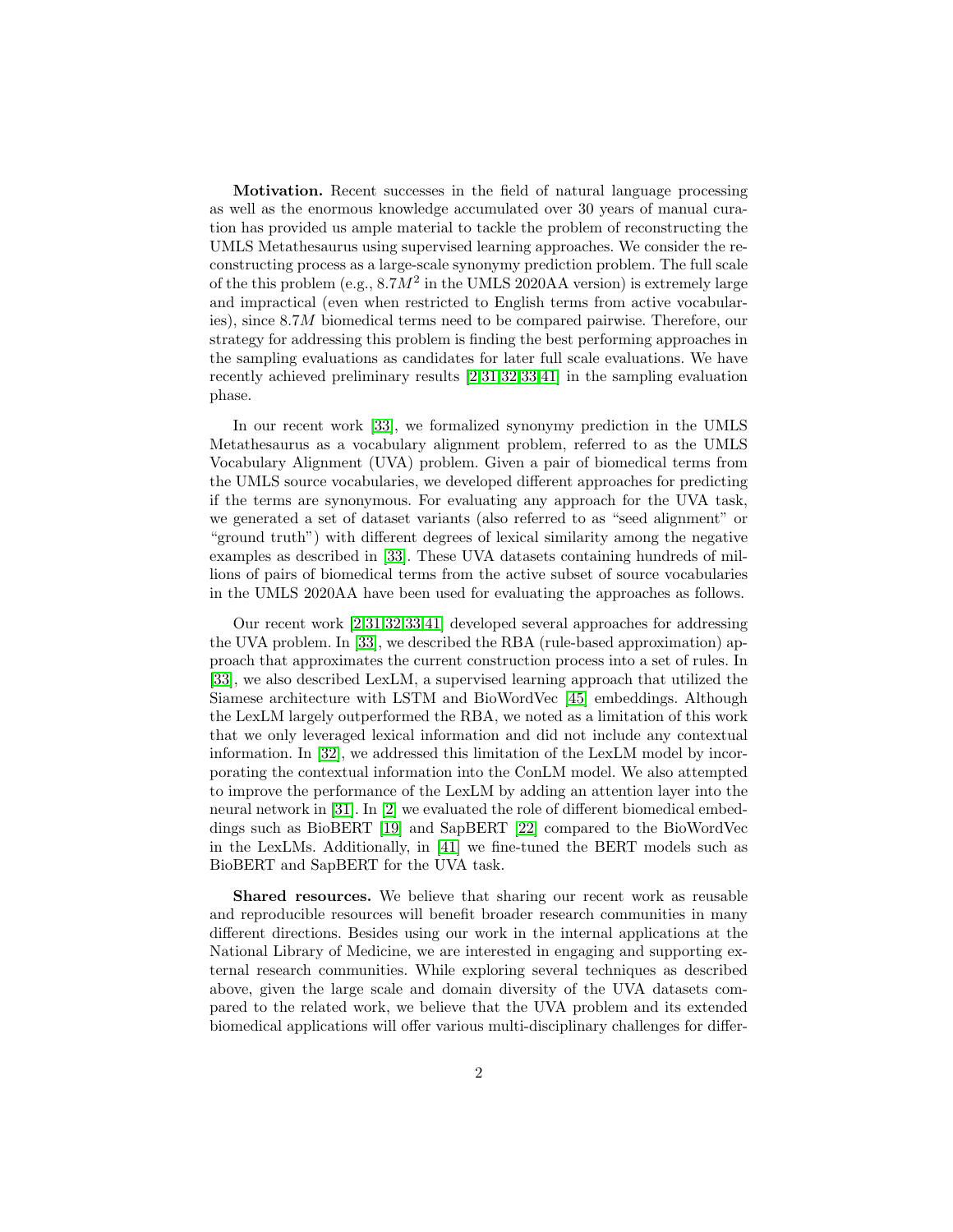ent research communities. Therefore, our goal in this paper is to prepare the materials suitable for the UVA challenge with three specific resources as follows.

Contributions. We share the following resources with broader research communities:

- A scalable dataset generator taking input files from any UMLS version and generate UVA datasets with customizable parameters (Section [3\)](#page-3-0). The new UMLS releases will be used for generating the new UVA challenge datasets.
- A set of UVA datasets from the UVA generator, particularly for the UMLS Metathesaurus 2020AA, 2021AA and 2021AB (Section [5.2\)](#page-9-0).
- A set of UVA baseline approaches (Section [4\)](#page-5-0) and reproducible experiments including RBA, LexLM, and ConLM (Section [5\)](#page-7-0).

These resources are connected in a multi-step pipeline from reading the input files from a particular UMLS Metathesaurus, generating the datasets, and running the experiments with the baseline approaches. All the UVA resources including the source code, the datasets, and the instructions for running the experiments are available at <https://w3id.org/uva>.

The remainder of the paper is organized as follows. Section [2](#page-2-0) provides background knowledge in the Metathesaurus. Section [3](#page-3-0) provides the key information about the dataset generator. Section [4](#page-5-0) summarizes the three baseline approaches for the UVA task. In Section [5,](#page-7-0) we present our experiments for the three baselines and their results. Section [6](#page-10-0) discusses our future work and the maintenance plan for the UVA resources. In section [7,](#page-12-0) we discuss the related work. Section [8](#page-12-1) concludes the paper.

# <span id="page-2-0"></span>2 Knowledge Representation in the UMLS Metathesaurus for the UVA Problem

This section summarizes the key concepts in the UMLS Metathesaurus to be used in the UVA problem. Additional details and examples can be found in [\[32](#page-15-1)[,33\]](#page-15-2) and the UMLS manual.

#### 2.1 Key Concepts in the UMLS Metathesaurus

Let  $T = (S_{STR}, S_{SRC}, S_{SCUI}, S_{SG})$  be the set of all input tuples in the Metathesaurus where  $S_{STR}$  is the set of all strings,  $S_{SRC}$  is the set of all sources,  $S_{SCUI}$  is the set of all source concept unique identifiers, and  $S_{SG}$  is the set of all semantic groups.

AUI and  $m_a$  link mapping function. Every occurrence of a term in a source vocabulary is assigned a unique atom identifier (AUI). Let  $S_{AUI}$  be the set of all AUIs in the Metathesaurus. Let  $m_a$  be the function that maps concept string  $str \in S_{STR}$  from source vocabulary  $src \in S_{SRC}$  to a new AUI  $a \in S_{AUI}$ such that  $a = m_a(str, src)$ .

**SUI and**  $m_s$ **.** These AUIs are then linked to a unique string identifier (SUI) to represent occurrences of the same string. Any lexical variation in character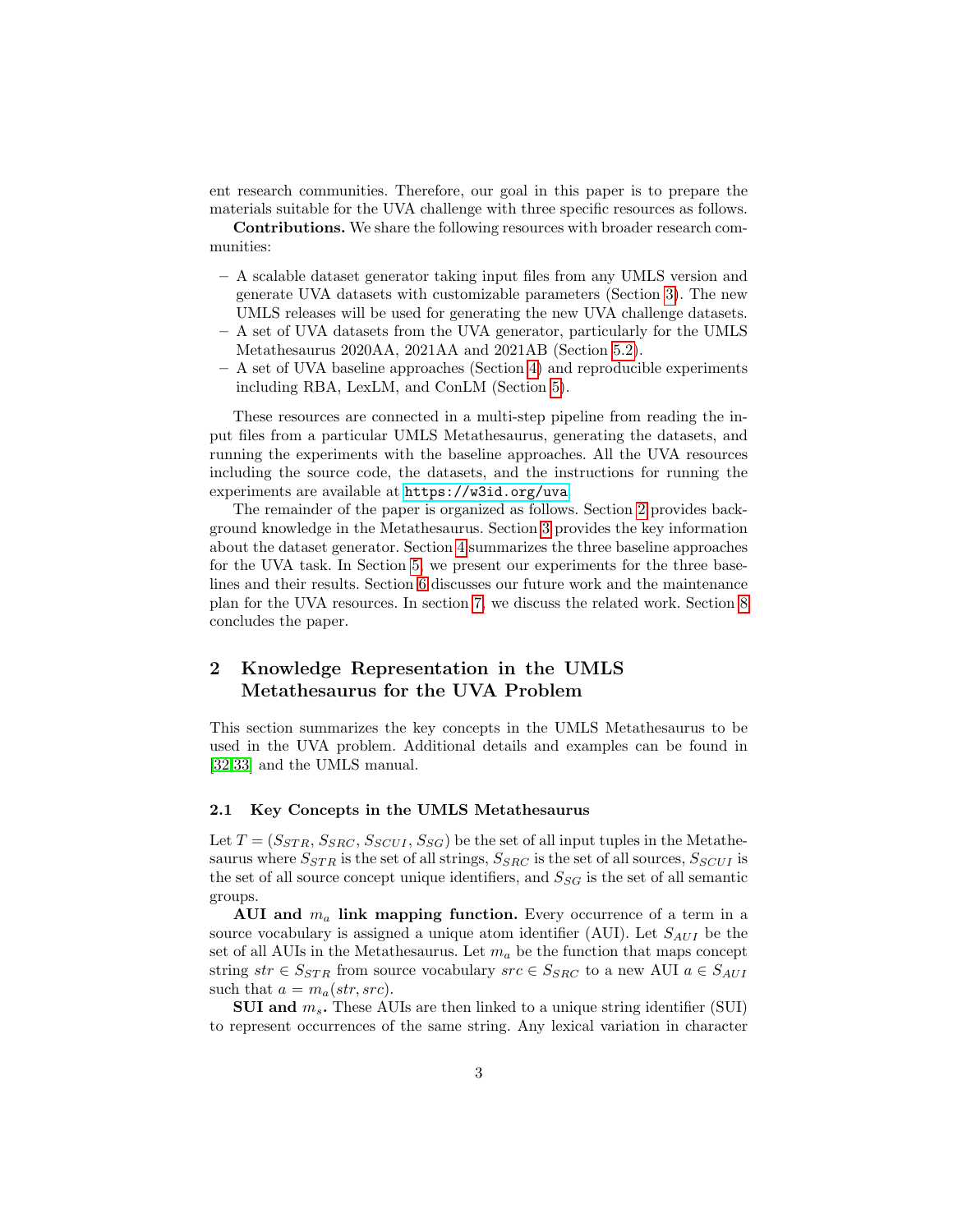set, upper-lower case, or punctuation will result in a separate SUI. Let  $S_{SUI}$  be the set of all SUIs in the Metathesaurus. Let  $m_s$  be the function that maps an AUI  $a \in S_{AUI}$  to a new SUI  $s \in S_{SUI}$  such that  $s = m_s(a)$ .

**LUI and**  $m_l$ **.** All the English lexical variants of a given string (detected using the Lexical Variant Generator tool [\[24\]](#page-14-5)) are associated with a single normalized term (LUI). Let  $S_{LUI}$  be the set of all LUIs in the Metathesaurus. Let  $m_l$  be the function that maps a SUI  $s \in S_{SUI}$  to a new LUI  $l \in S_{LUI}$  such that  $l = m_l(s)$ .

**SCUI** and  $m_s$ . Each AUI is optionally associated with one identifier provided by its source ("Source CUI" or SCUI). Let  $S_{SCUI}$  be the set of all SCUIs in the Metathesaurus. Let  $m_u$  be the function that maps a concept string  $a \in S_{AUI}$ to a new SCUI  $u \in S_{SCUI}$  such that  $u = m_u(a)$ .

CUI. Lexical similarity forms the basis for suggesting synonymy in the UMLS Metathesaurus. Let  $S_{CUI}$  be the set of all concepts CUIs.

Source Semantic Group and  $m_g$ . We obtain the semantic group from the semantic type of the concept CUI. Let  $S_{SG}$  be the set of semantic groups in the Metathesaurus. Let  $m_g$  be the function that maps an SCUI  $s \in S_{SCUI}$  to a set of semantic groups such that  $m_q(s) \subset S_{SG}$ .

Source Hierarchical Relations and  $m_h$ . An SCUI may have parent or child terms in a source vocabulary. Let  $m_h$  be the function that maps an SCUI  $s \in S_{SCUI}$  to a set of its parents,  $m_h : S_{SCUI} \rightarrow S_{SCUI}$  such that  $m_h(s) \subset$  $S_{SCUI}$ .

We will use these key concepts in the remaining sections.

#### 2.2 The UVA Problem

The synonymy prediction task is defined in [\[33\]](#page-15-2) as follows.

T is the set of all input tuples  $(S_{STR}, S_{SRC}, S_{SCUI}, S_{SG})$  from source vocabularies. Let  $t = (str, src, scui, sg) \in T$ , and  $t' = (str', src', scui', sg') \in T$ . Let  $p: T \times T \to \{0,1\}$  be the prediction function mapping a pair of input tuples to either 0 or 1. The two strings  $str$  from t and  $str'$  from t' are synonymous if  $p(t,t') = 1.$ 

## <span id="page-3-0"></span>3 UVA Dataset Generator

This section summarizes the key points about the UVA data generator implemented in [\[33\]](#page-15-2) and the datasets generated by this generator. Additional details can be found in this referenced paper.

Ground truth. Labeled data are taken from the pairs of atoms that are linked to the same (positive) or different (negative) concepts. Let  $POS$  be the set of positive pairs and NEG be the set of negative pairs.

Given a pair of tuples  $t = (str, src, scui, sg)$  and  $t' = (str', src', scui', sg'), a$  $= m_a(str, src), a' = m_a(str', src'),$  let  $m_c$  be the mapping function respectively linking  $a, a' \in S_{AUI}$  to  $c, c' \in S_{CUI}$  such that  $c = m_c(a)$  and  $c' = m_c(a')$ , if  $c =$ c' then  $(a, a') \in POS$  else  $(a, a') \in NEG$ .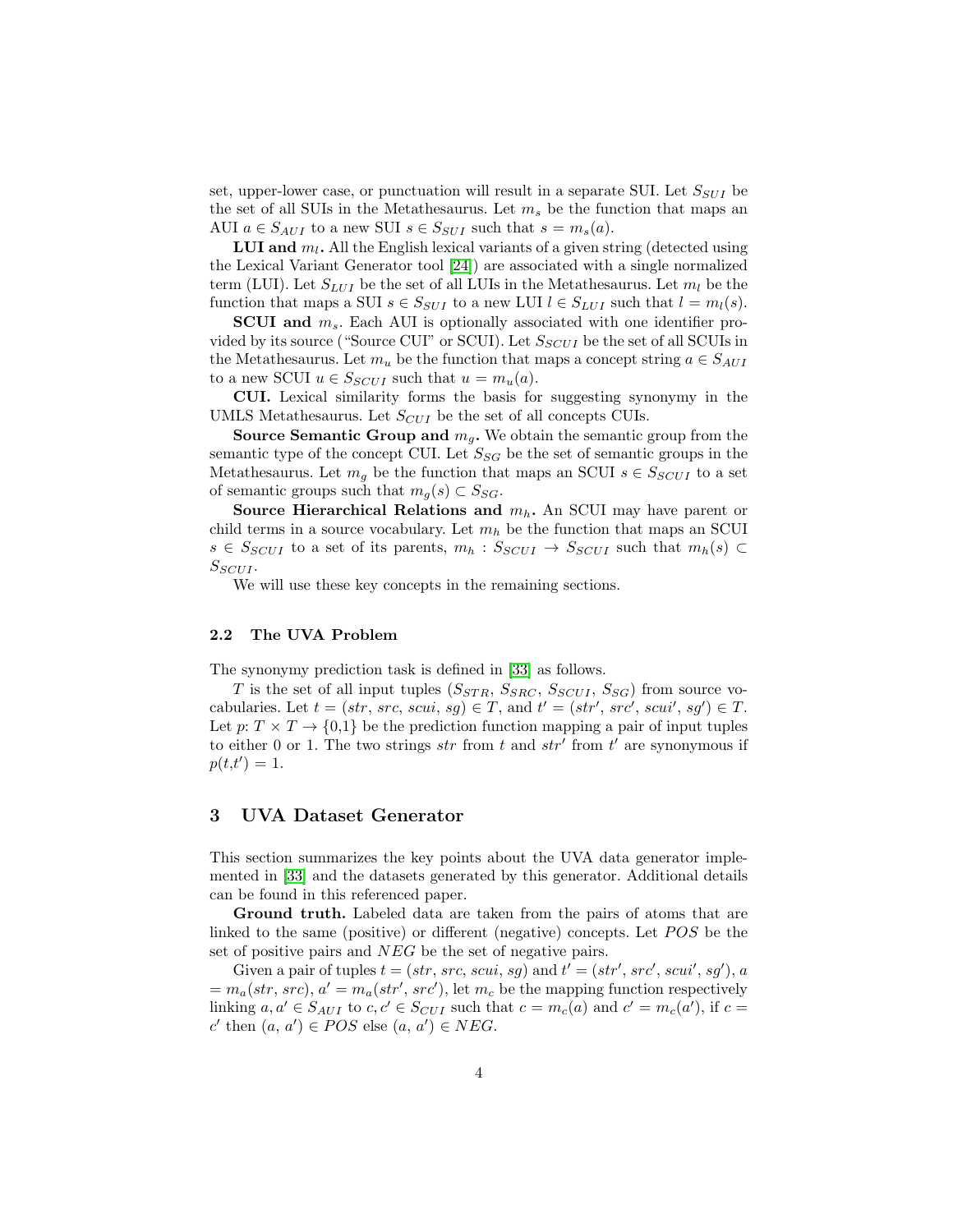Data generation principles. Two principles are used to generate the experimental datasets: (1) provide different degrees of lexical similarity in the negative pairs, and (2) maximize the coverage of AUIs in the training datasets.

Jaccard index is used as a measure for the similarity between atoms. To ignore minor variation among atoms (e.g., singular/plural differences), the lexical similarity of normalized strings is used rather than original strings. Let norm be the normalizing function that maps a *sui* to its normalized string, and  $m_s$  be the function mapping an AUI to its SUI. The JACC score assessing the similarity between two AUIs is computed as follows.

$$
JACC(a, a') = \frac{|norm(m_s(a)) \cap norm(m_s(a'))|}{|norm(m_s(a)) \cup norm(m_s(a'))|}
$$
(1)

Degrees of similarity in negative pairs. All of the negative pairs in the Metathesaurus are divided into two mutually exclusive sets: (1) SIM, the negative pairs with some similarity  $(JACC > 0)$  between the two atoms, and (2) NOSIM, the negative pairs that have no similarity  $(JACC = 0)$  between the two atoms.

Given a pair of tuples  $t = (str, src, scui, sg)$  and  $t' = (str', src', scui',$ sg'), with  $a = m_a(str, src), a' = m_a(str', src'),$  and  $(str, str') \in NEG$ , if  $JACC(a, a') > 0$ , then  $(a, a') \in SIM$ , else  $(a, a') \in NOSIM$ .

Variants of the negative dataset. Using the two principles described above, four variants of the negative dataset are created as follows.  $NEG_{TOPN}(SIM)$ : negative pairs with the highest similarity scores.  $NEG_{RAN}(SIM)$ : random negative pairs having some similarity.  $NEG_{RAN}(NOSIM)$ : random negative pairs having no similarity.  $NEG_{ALL} = NEG_{TOPN}(SIM) \cup NEG_{RAN}(SIM) \cup NEG_{RAN}(NOSIM)$ : in-

clude all of the above pairs.

Formally, the number of positive and negative pairs in each dataset variant is computed as follows. Let  $m_c$  be the ground truth function mapping an AUI  $a$ to its concept CUI c,  $c = m_c(a)$ . Let  $m_{ca}$  be the function mapping a CUI c to its AUIs a, then  $m_{ca}(c) = \{a : c = m_c(a)\}\)$ . Let n be the number of AUIs within a CUI, then  $n(a) = |m_{ca}(m_c(a))| = -\{a' : c = m_c(a')\}$ . Let  $(a, a')$  be an ordered pair of AUIs, then for every AUI a having  $k = (n(a) - 1)$  positive pairs  $(a,*)$ .  $NEG_{TOPN}(SIM)$  includes 2 $*k$  negative pairs  $(a,*)$  or only 1 negative pair if k = 0.  $NEG_{RAN}(SIM)$  includes 2  $*$  k negative pairs (a,<sup>\*</sup>) or only 1 negative pair if k = 0.  $NEG_{RAN}(NOSIM)$  includes 2 \* k negative pairs (a,\*).  $NEG_{ALL}$ includes up to  $6 * k$  negative pairs  $(a, *).$ 

Two types of datasets: (1) learning datasets for training and validating the neural network models, and (2) generalization datasets for testing the generalization of the neural network models. The datasets of the two types are mutually exclusive.

Four dataset variants (TOPN SIM, RAN SIM, RAN NOSIM, and ALL) are created for each dataset type. The set of positive pairs, POS, is split randomly into the learning and generalization datasets (80:20 ratio). The positive learning datasets (80% of POS) will be combined with the one half of the negative dataset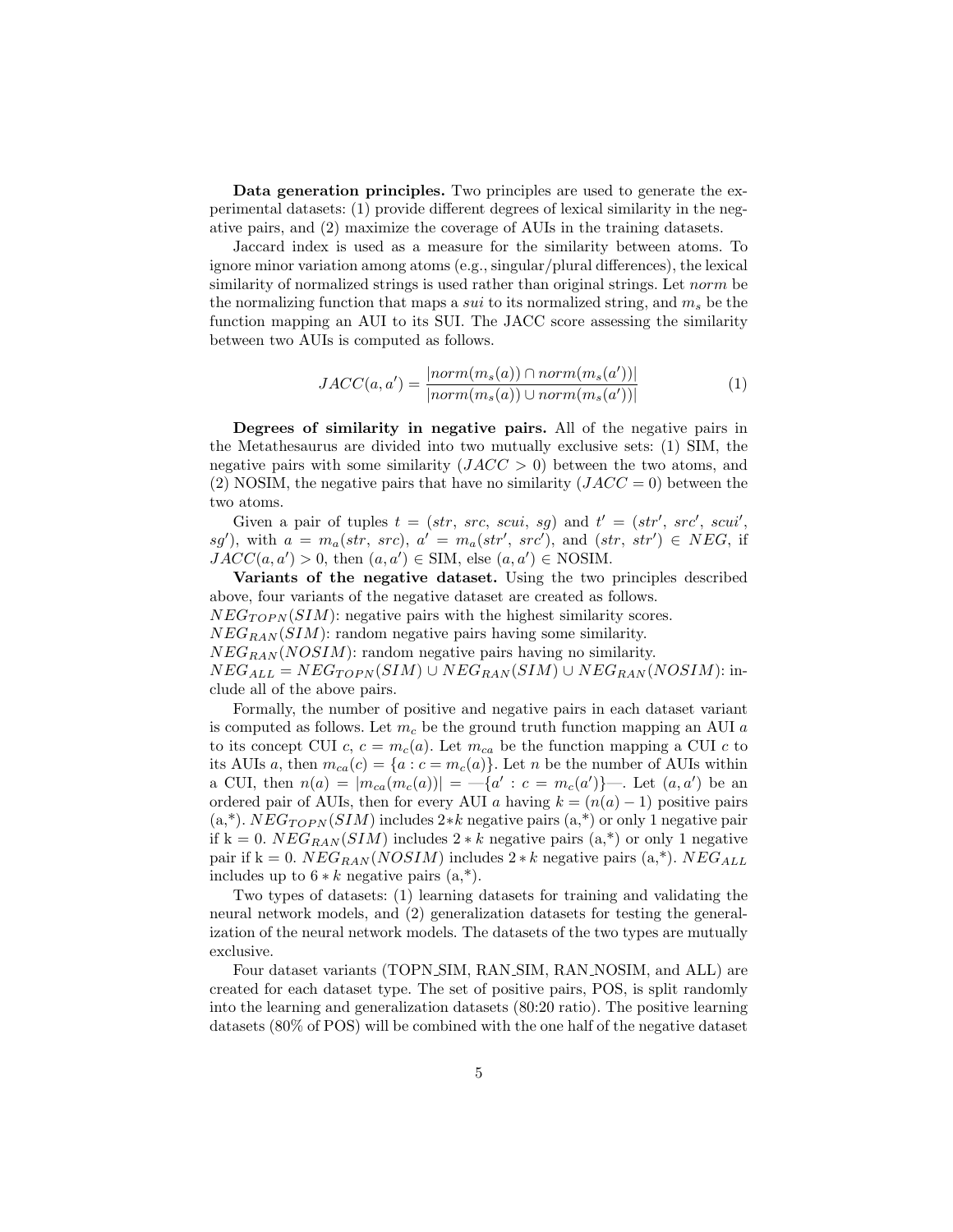for a given variant. Similarly, the positive generalization datasets (20% of POS) will be combined with other half of the negative datasets for a given variant.

### <span id="page-5-0"></span>4 UVA Baselines

This section summarizes the main points from the three existing baselines from our prior work including the rule-based approximation, the LexLMs [\[33\]](#page-15-2), and the ConLMs [\[32\]](#page-15-1). Additional details can be found in these original papers.

#### 4.1 Rule-based Approximation (RBA)

Our RBA baseline [\[33\]](#page-15-2) uses a set of editorial rules that approximates the current Metathesaurus construction process.

Source synonymy (SS) rule. The two input tuples are synonymous if they have the same identifier in a given source (SCUI). Formally, given a tuple pair  $t = (str, src, scui, sg) \in T$  and  $t' = (str', src', scui', sg') \in T$ , let  $p_{ss}$  be the prediction function for the source synonymy rule: if  $scui = scui'$  then  $p_{ss}(t, t')$  $= 1.$ 

Lexical similarity and semantic compatibility (LS\_SC) rule. Given a tuple pair  $t = (str, src, scui, sg) \in T$  and  $t' = (str', src', scui', sg') \in T$ , let  $p_{lssc}$  be the prediction function for the lexical and semantic similarity rule:  $p_{lssc}(t,t')=1$  if

(1)  $aui = m_a(str, src), sui = m_s(aui), lui = m_l(sui), sg = m_a(aui), (deriving lui)$ and sg)  $aui' = m_a(str', src'), sui' = m_s(aui'), lui' = m_l(sui'), sg' = m_g(aui'),$ (2)  $lui = lui'$  and  $sg \cap sg' \neq \emptyset$  (asserting lui and sg).

**Rule combination (SS\_LS\_SC)**. Given a tuple pair  $t = (str, src, scui, sg)$  $\in T$  and  $t' = (str', src', scui', sg') \in T$ , let  $p_{sslssc}$  be the prediction function for the source synonymy and the lexical and semantic similarity rule:  $p_{sslssc}(t,t')$  = 1 if  $p\_ss(t, t') = 1$  or  $p\_lssc(t, t') = 1$ .

**Transitivity.** The combination rule  $SS \text{L} S \text{L} S \text{L} C$  can be further amplified by considering its transitive closure. Given  $t_1, t_2, t_3 \in T$ , let  $p_{trans}$  be the prediction function for the transitivity rule:  $P = \{p_{ss}, p_{lssc}, p_{sslssc}, p_{trans}\}\$ is the set of prediction functions,  $p_{trans}(t_1, t_3) = 1$  if  $\exists p_1, p_2 \in P$  such that  $p_1(t_1, t_2) = 1$ and  $p_2(t_2, t_3) = 1$ .

#### 4.2 LexLMs

The LexLM [\[33\]](#page-15-2) (grey boxes in Figure [1\)](#page-6-0) adopts the Siamese architecture [\[28\]](#page-14-6) that takes in a pair of inputs and learns representations based on explicit similarity and dissimilarity information defined during training. The inputs (a pair of atoms) are pre-processed and transformed into their numerical representations with BioWordVec embeddings pre-trained from PubMed text corpus and MeSH data [\[45\]](#page-15-4). The word embeddings are then fed to Long Short Term Memory (LSTM) layers to learn the semantic and syntactic features of the atoms through time. The LexLM relies exclusively on the lexical features of the atoms, i.e., the terms themselves.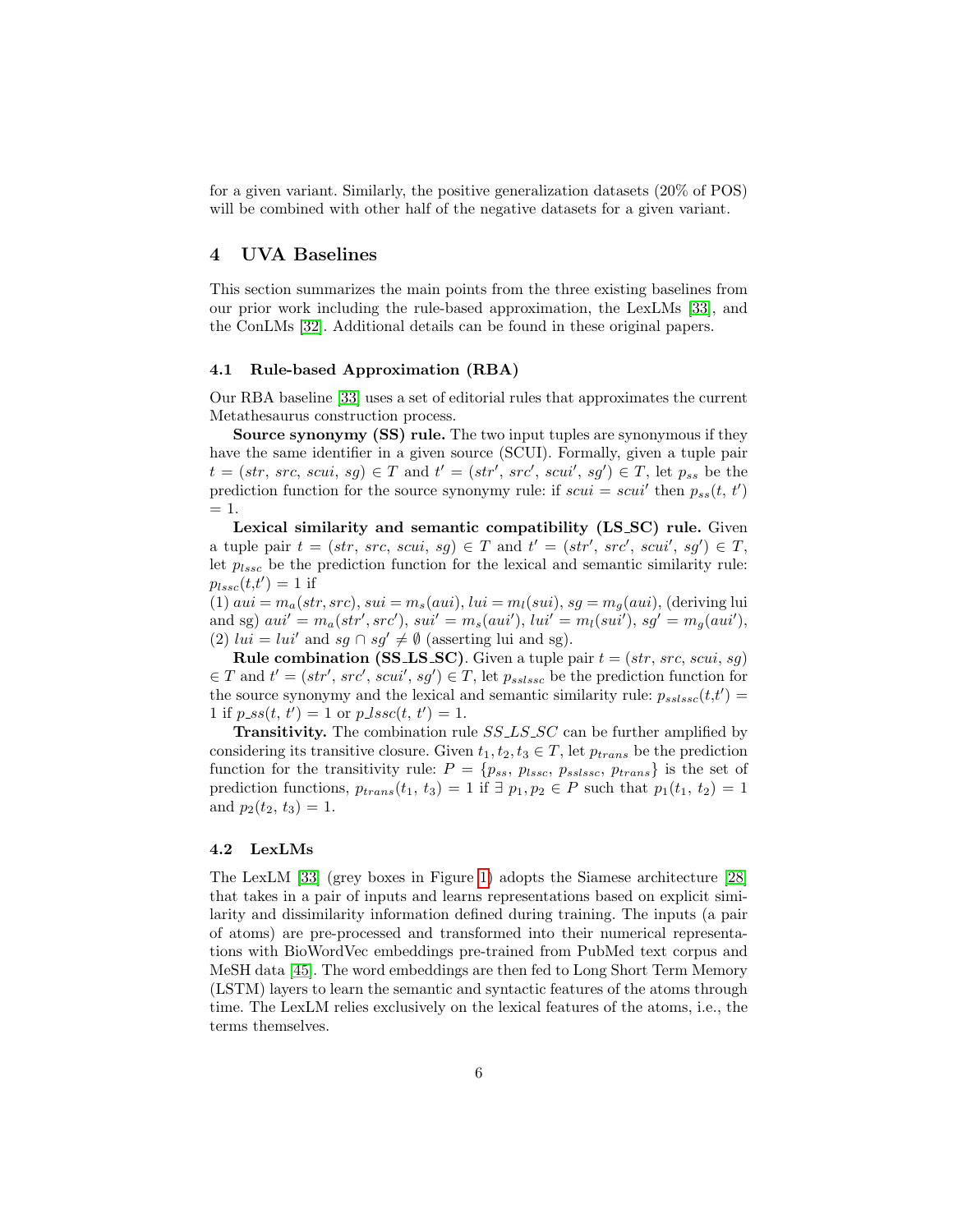

<span id="page-6-0"></span>Fig. 1. The architecture of the neural network in the Context-enriched Learning Model (ConLM) [\[32\]](#page-15-1) created by adding the ConKG embeddings to the Lexical-based Learning Model (LexLM) embeddings (grey boxes) from [\[33\]](#page-15-2). The seven KGE technique used for ConKG include TransE, TransR, DistMult, HolE, ComplEx, RESCAL, and ConvKB.

### 4.3 ConLMs

<span id="page-6-1"></span>

|  |  |  |  | <b>Table 1.</b> Set of ConKG embeddings for each ConKG variant |  |  |  |  |
|--|--|--|--|----------------------------------------------------------------|--|--|--|--|
|--|--|--|--|----------------------------------------------------------------|--|--|--|--|

| <b>ConKG</b> Triples<br>Variant                                                                                                                                                                                                             | Set of ConKG embedding vectors                                                                                                                                                                     |
|---------------------------------------------------------------------------------------------------------------------------------------------------------------------------------------------------------------------------------------------|----------------------------------------------------------------------------------------------------------------------------------------------------------------------------------------------------|
| <b>ConSS</b> $\{(a, r_s, s) : s = m_s(a)\}\{\mathbf{E}_{ConsS}(a) \oplus \mathbf{E}_{ConsS}(m_s(a)) : \forall a \in S_{AUI}\}\$                                                                                                             |                                                                                                                                                                                                    |
|                                                                                                                                                                                                                                             | $\text{ConSG}\left(\{(s,r_g,g): g \in m_g(s)\}\right) \left\{\text{E}_{ConsG}(m_s(a)) \oplus \sum_{i=1}^{m_g(m_s(a))} \text{E}_{ConsG}(g_j): \forall a \in S_{AUI}, g_j \in m_g(m_s(a))\}\right\}$ |
| $ \mathbf{ConHR}  \{ (s, r_h, p) : p \in m_h(s) \}   \{ \mathbf{E}_{ConHR}(m_s(a)) : \forall a \in S_{AUI} \}$                                                                                                                              |                                                                                                                                                                                                    |
| $\begin{split} \begin{vmatrix} \{(a,r_s,s):s=m_s(a)\} \left\{ \mathbf{E}_{ConAll}(a) \oplus \right. \\ \mathbf{ConAll} \left\{ (s,r_g,g):g\in m_g(s) \right\} \left\  \mathbf{E}_{ConAll}(m_s(a)) \oplus \right. \end{vmatrix} \end{split}$ | $\left\{ \{(s, r_h, p) : p \in m_h(s)\} \middle  \sum_{i=1}^{\lfloor m_g(m_s(a)) \rfloor} \mathbf{E}_{ConAll}(g_j) : \forall a \in S_{AUI}, g_j \in m_g(m_s(a)) \right\}$                          |

The ConLMs [\[32\]](#page-15-1) extends the LexLMs by incorporating the contextual information such as semantic groups, source synonymy, and source hierarchy into the neural networks. The contextual information is represented in the ConKGs as summarized in Table [1.](#page-6-1)

 $S_{AUI}$  is the set of AUIs,  $S_{SCUI}$  is the set of SCUIs,  $S_{SG}$  is the set of SGs, and the mapping functions  ${m_s, m_g, m_h}$  are defined in Section [2](#page-2-0) above.

**ConSS.** Let  $r_s$  denote the binary relation has SCUI from an AUI  $a \in S_{AUI}$ to an SCUI  $s \in S_{SCUI}$ . The ConSS variant includes the triples representing the relationship between an AUI and its SCUI.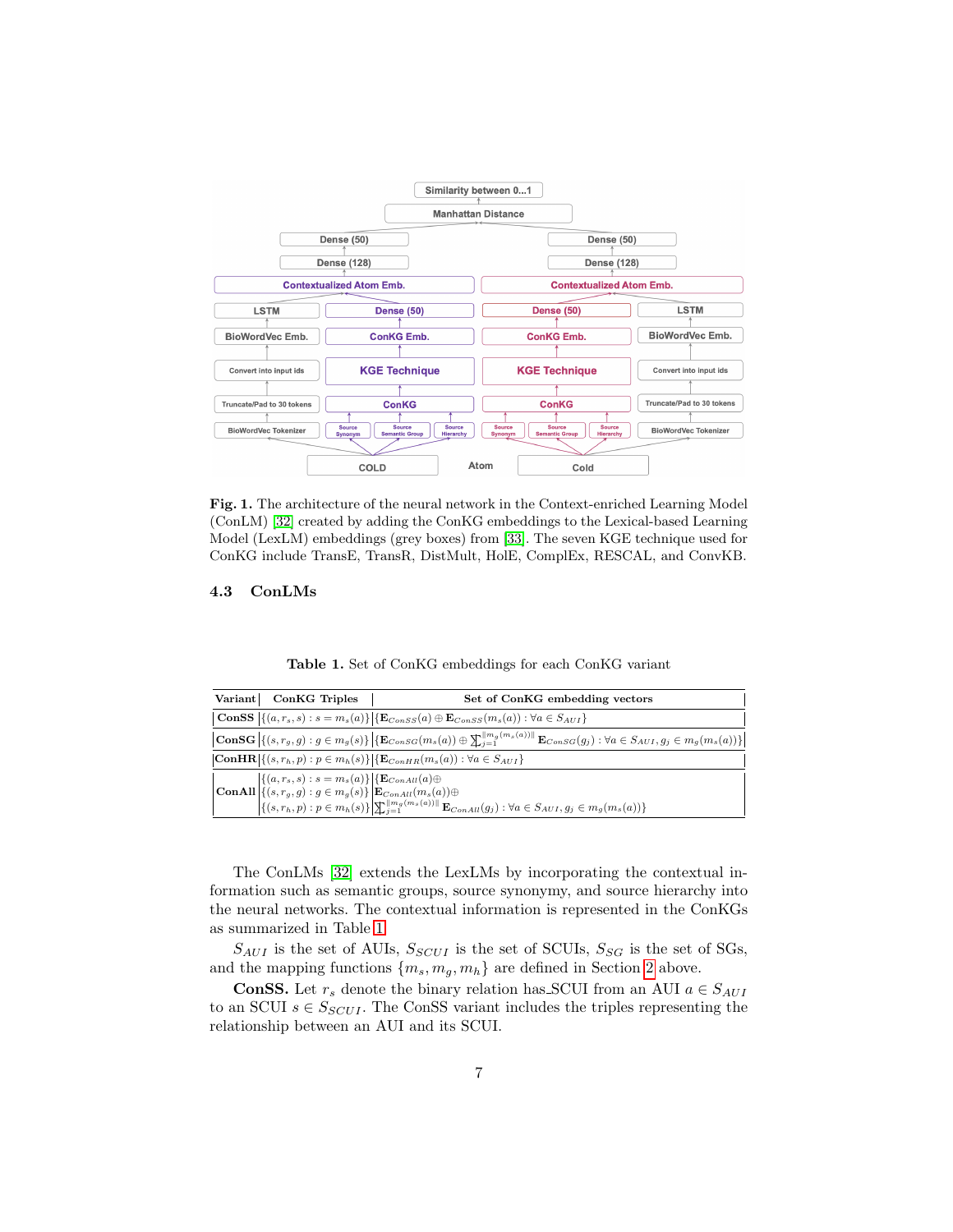**ConSG.** Let  $r_q$  denote the binary relation has SG from an SCUI  $s \in S_{SCUI}$ to a SG  $g \in S_{SG}$ . The ConSG variant includes the triples representing the relationship between an SCUI and its semantic groups.

**ConHR.** Let  $r_h$  denote the binary relation has parentSCUI from an SCUI  $s \in S_{SCUI}$  to its parent SCUI  $p \in S_{SCUI}$ . The ConHR variant includes the triples representing the relationship between an SCUI and its parent SCUI.

ConAll. ConAll =  $\text{Cons}S \cup \text{Cons}G \cup \text{ConHR}$ .

The ConKG triples can be transformed into their knowledge graph embedding vectors using various KG embedding techniques such as TransE [\[4\]](#page-13-3), TransR [\[21\]](#page-14-7), RESCAL [\[35\]](#page-15-5), DistMult [\[44\]](#page-15-6), HolE [\[34\]](#page-15-7), ComplEx [\[38\]](#page-15-8), and ConvKB [\[30\]](#page-15-9)

Let E be the set of ConKG entities,  $E = S_{AUI} \cup S_{SCUI} \cup S_{SG}$ . Let R be the set of all ConKG relations,  $R = \{r_s, r_g, r_h\}$ . Let **T** be the set of ConKG triples, a triple  $t \in \mathbf{T}$  if  $t = (e_1, r, e_2)$  with  $r \in R$ , and  $e_1, e_2 \in E$ . Let  $\mathbf{T}'$  be the set of negative ConKG triples,  $t' = (e'_1, r, e'_2) \in \mathbf{T}'$  if  $\exists t = (e_1, r, e_2) \in \mathbf{T}$  and  $t' \notin \mathbf{T}$ . Let  $d = 2 * i$   $(i \in \mathbb{N})$  be the dimension of embedding vector. We choose d to be an even number to facilitate the representation of ComplEx vectors.

**Entity embeddings.** Let **E** be the set of embedding vectors of E, then  $e \in E$ is an embedding vector of entity e. While the embedding for an entity or relation from TransE, HolE, and DistMult is a single vector with dimension  $d = 2i$ , ComplEx embeddings require two vectors (real and imaginary) of dimension  $d = i$ . In this case, we concatenate the real and imaginary vectors for each entity into a single vector of dimension  $d = 2i$ . For ComplEx, we denote the two-vector embeddings as  $\mathbf{E} = (\mathbf{E}_{re}, \mathbf{E}_{im})$ , then we define the embedding vector for an entity  $e$  as  $\mathbf{E}(e) = \mathbf{E}_{re}(e) \oplus \mathbf{E}_{im}(e), \forall e \in \mathbf{E}.$ 

The output of each KG embedding technique is a set of entity embeddings:  $\mathbf{E}_{ConsS}$ ,  $\mathbf{E}_{ConSG}$ ,  $\mathbf{E}_{ConHR}$ , and  $\mathbf{E}_{ConAll}$ , which will be used to derive the ConKG embeddings in Table [1.](#page-6-1)

The ConLM [\[32\]](#page-15-1) (Figure [1\)](#page-6-0) adds to the LexLM (at the LSTM layer) a specific variant of the ConKGs described in Table [1.](#page-6-1) For each ConKG variant, the respective trained ConKG embedding vectors are fed to a 50-unit dense layer to learn the derived features in Table [1.](#page-6-1) The output of the dense layer is then concatenated  $(\oplus)$  with the output of the LSTM units from the LexLM. Together, they form the contextualized atom embedding, which is then fed to subsequent dense layers with 128 and 50 learning units, respectively. The output is a Manhattan distance similarity function [\[1\]](#page-13-4), which computes a score indicating the degree of synonymy between the atoms with a threshold of 0.5.

### <span id="page-7-0"></span>5 Experiments

This section presents the set of experiments for demonstrating the reusability and reproducibility of the UVA baselines described in Section [4.](#page-5-0) We describe the dataset generation in Section [5.2](#page-9-0) and the baseline experiments in Section [5.3.](#page-9-1)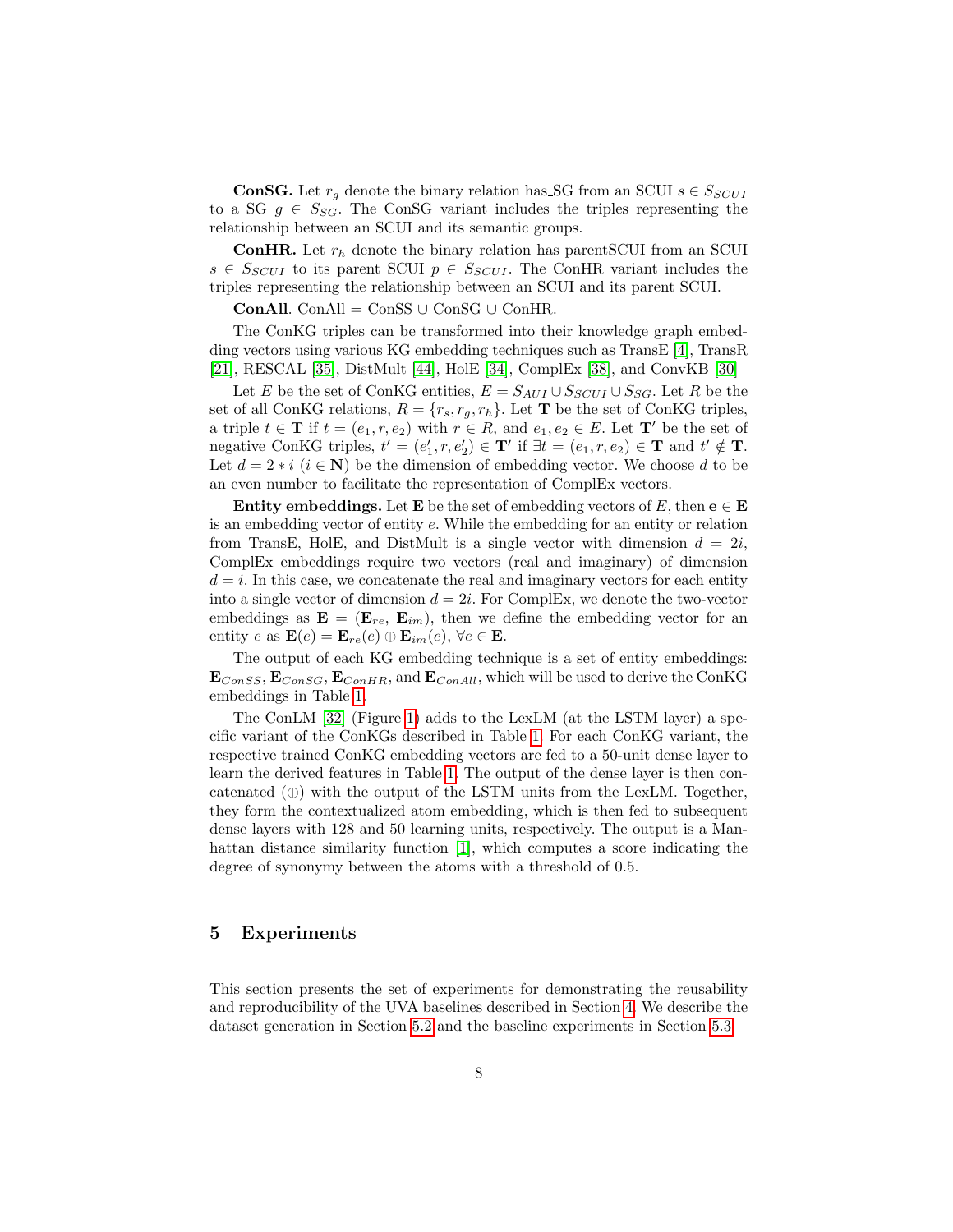#### 5.1 Experimental Setup

All these experiments are deployed as batches of parallel jobs with the Slurm <sup>[1](#page-8-0)</sup> workload manager to the Biowulf high-performance computing cluster  $^2$  $^2$  at the National Institutes of Health (NIH). The norm and gpu partitions with their corresponding CPU and GPU servers in this cluster (with a limit of 10,000 CPU cores, 60 TB of RAM, and 56 GPUs per user) are used. The following settings are used for deployment to maximize the resources allocated in Biowulf to reduce runtime: (1) multiple nodes (500-625 nodes), (2) multiple threadings with 16-20 threads per node, (3) approximately 95-125 GB of RAM per node. We used Tesla V100x GPUs with 32GB of GPU RAM and at least 220GB of CPU RAM for each training and testing task. While the implementation is configurable and reproducible in a different environment, these experiments are computationallyand resource-intensive.

<span id="page-8-2"></span>

| Dataset                                           | NEG        | <b>POS</b> | <b>Total</b>          |
|---------------------------------------------------|------------|------------|-----------------------|
| 20AA_TRAIN_ALL 101,322,647 16,743,627 118,066,274 |            |            |                       |
| 20AA_GEN_ALL 166,410,710                          |            |            | 5,581,208 171,991,918 |
| 20AA_GEN_TOPN_SIM                                 | 54,752,228 | 5,581,208  | 60,333,436            |
| 20AA_GEN_RAN_SIM                                  | 54,445,899 | 5,581,208  | 60,027,107            |
| 20AA_GEN_RAN_NOSIM                                | 58,256,526 | 5,581,208  | 63,837,734            |
| <b>Dataset</b>                                    | <b>NEG</b> | <b>POS</b> | <b>Total</b>          |
| 21AA_TRAIN_ALL 133,165,966 22,614,004 155,779,960 |            |            |                       |
| 21AA_GEN_ALL 219,495,843                          |            |            | 7,537,999 227,033,842 |
| 21AA_GEN_TOPN_SIM                                 | 72,286,689 | 7,537,999  | 79,824,688            |
| 21AA_GEN_RAN_SIM                                  | 72,124,757 | 7,537,999  | 79,662,756            |
| 21AA_GEN_RAN_NOSIM                                | 76,308,150 | 7,537,999  | 83,846,149            |
| Dataset                                           | NEG        | <b>POS</b> | $\text{Total}$        |
| 21AB_TRAIN_ALL 133,663,761 22,438,339 156,102,100 |            |            |                       |
| 21AB_GEN_ALL 220,138,372                          |            |            | 7,479,445 227,617,817 |
| 21AB_GEN_TOPN_SIM                                 | 72,646,487 | 7,479,445  | 80,125,932            |
| 21AB_GEN_RAN_SIM                                  | 72,319,075 | 7,479,445  | 79,798,250            |
| 21AB_GEN_RAN_NOSIM                                | 76,413,759 | 7,479,445  | 83,893,204            |

Table 2. The statistics of UVA datasets generated from UMLS releases 2020AA, 2021AA, and 2021AB

<span id="page-8-0"></span><sup>1</sup>https://slurm.schedmd.com/documentation.html

<span id="page-8-1"></span><sup>2</sup>https://hpc.nih.gov/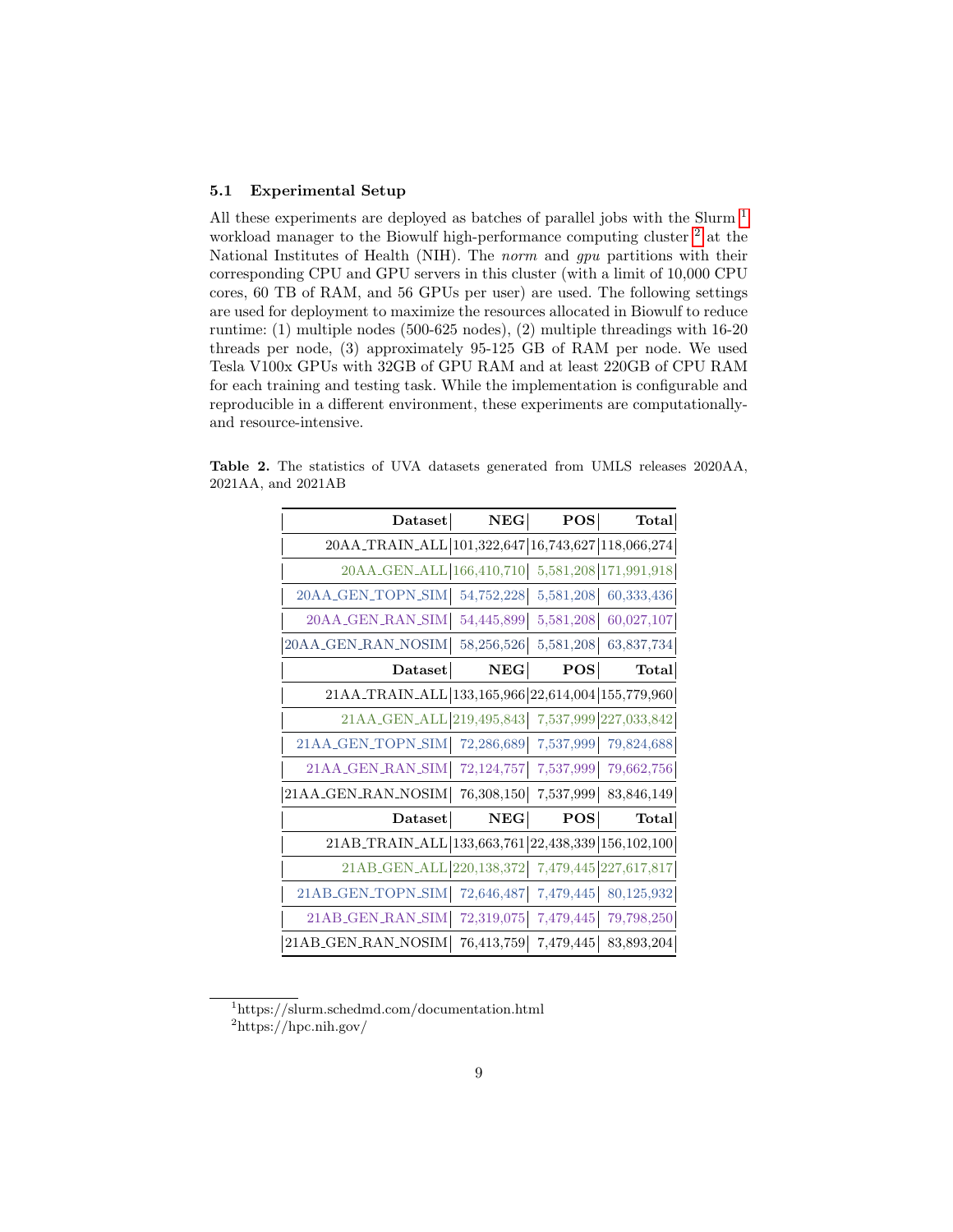#### <span id="page-9-0"></span>5.2 Generating UVA Datasets

<span id="page-9-2"></span>

| 2020AA-ACTIVE   |       |                           |  |       |                              |    |  |  |
|-----------------|-------|---------------------------|--|-------|------------------------------|----|--|--|
|                 |       | <b>GEN ALL</b>            |  |       | <b>GEN_TOPN_SIM</b>          |    |  |  |
| <b>Baseline</b> |       | accuracy precision recall |  |       | F1 accuracy precision recall | F1 |  |  |
| <b>RBA</b>      | 98.63 | 86.31 68.71 76.51         |  | 96.14 | 86.83 68.71 76.72            |    |  |  |
| LexLM           | 99.38 | 88.75 92.54 90.61         |  | 98.07 | 88.41 91.10 89.74            |    |  |  |
| ConLM           | 99.58 | 93.75 93.23 93.49         |  | 98.92 | 94.97 93.23 94.09            |    |  |  |
|                 |       | <b>GEN_RAN_SIM</b>        |  |       | <b>GEN_RAN_NOSIM</b>         |    |  |  |
| <b>Baseline</b> |       | accuracy precision recall |  |       | F1 accuracy precision recall | F1 |  |  |
| <b>RBA</b>      | 97.02 | 98.92 68.71 81.09         |  | 97.26 | 99.99 68.71 81.45            |    |  |  |
| LexLM           | 99.05 | 98.58 91.10 94.69         |  | 99.24 | 99.71 91.62 95.49            |    |  |  |
| $_{\rm ConLM}$  | 99.28 | 98.54 93.23 96.00         |  | 99.38 | 99.67 93.23 96.34            |    |  |  |

Table 3. Experimental results for the two UVA baselines (ConLM and LexLM) using the 2020AA-ACTIVE datasets with different levels of lexical similarity

We used the dataset generator described in Section [3](#page-3-0) to generate UVA datasets. We installed three UMLS releases including 2020AA, 2021AA, and 2021AB. We note that the 2022AA release has not been available at the time of this writing. For each UMLS release, we only selected active subset of source vocabularies in English, and the terms not being suppressed.

Table [2](#page-8-2) shows the statistics of the training and generalization test sets with the number of positive, negative, and total pairs for each UMLS version. These datasets will be used for the experiments described in Section [5.](#page-7-0) This generator task required approximately 10,000 CPU cores from 300 to 600 nodes with 90 to 120 GB of RAM per node in the norm partition of the Biowulf cluster, but finished within 24 hours.

#### <span id="page-9-1"></span>5.3 Generating UVA baselines

Here our goal is to demonstrate the reusability and the reproducibility of the baseline resources across multiple UMLS releases. Therefore, we did not perform extensive set of experiments with all variants from each UVA baseline. Instead, we chose the best variant of each baseline from previous experiments [\[32,](#page-15-1)[33\]](#page-15-2) to run the experiments.

For training the LexLMs and ConLMs, we use the TRAIN ALL dataset from each UVA version. For testing the overall generalization of each model, we used the GEN ALL. For testing the models with different levels of lexical similarity, we used the three corresponding datasets GEN TOPN SIM, GEN RAN SIM, and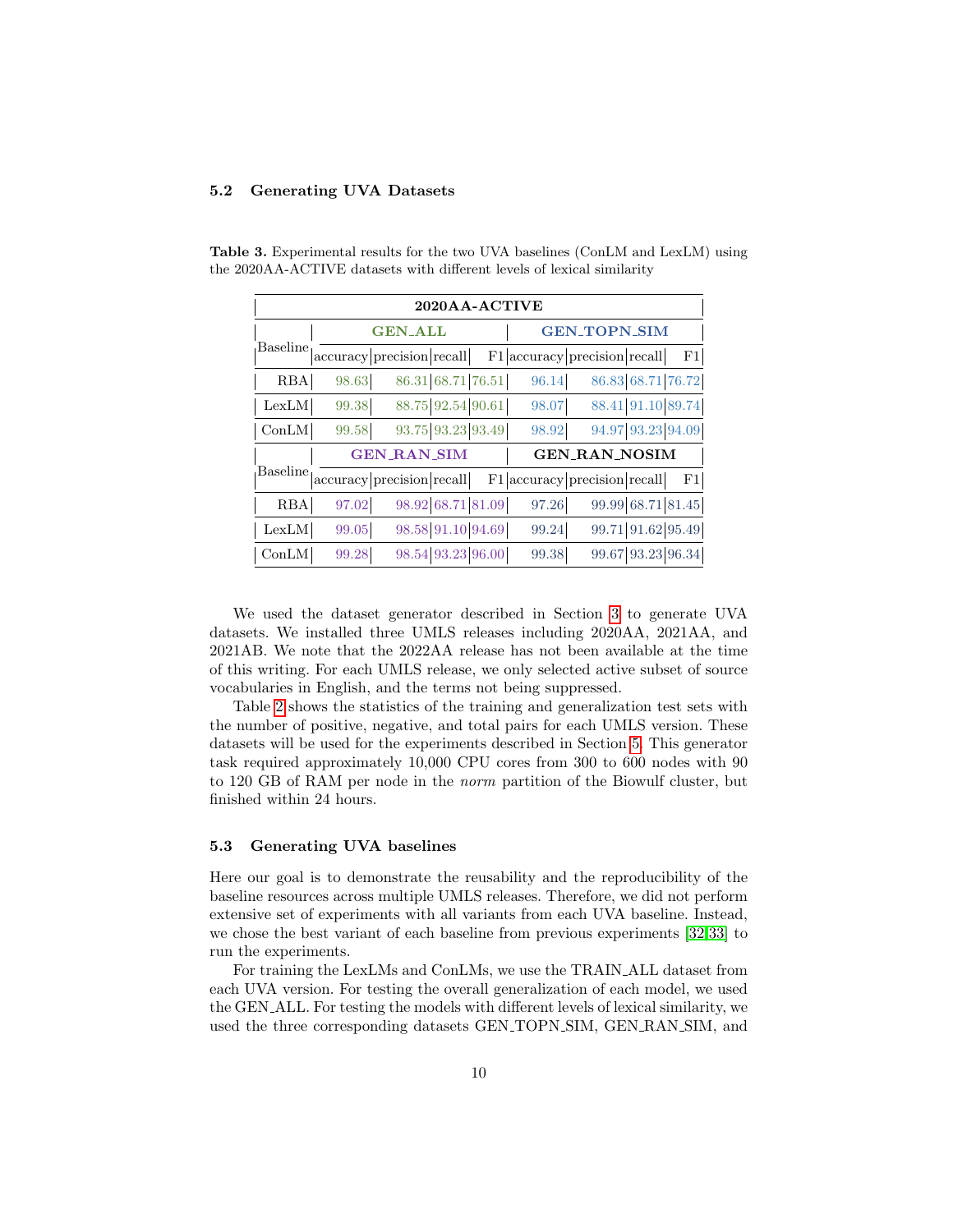<span id="page-10-1"></span>

| 2021AA-ACTIVE  |                |                           |          |                     |                                  |  |  |
|----------------|----------------|---------------------------|----------|---------------------|----------------------------------|--|--|
|                | <b>GEN_ALL</b> |                           |          | <b>GEN_TOPN_SIM</b> |                                  |  |  |
| Baseline       |                | accuracy precision recall | F1       |                     | $ accuracy precision recall $ F1 |  |  |
| LexLM          | 99.16          | 87.14 87.74 87.44         |          | 97.74               | 88.22 87.74 87.98                |  |  |
| $_{\rm ConLM}$ | 99.51          | 91.43 93.96 92.98         |          | 98.80               | 93.41 93.96 93.69                |  |  |
|                |                | <b>GEN RAN SIM</b>        |          |                     | <b>GEN_RAN_NOSIM</b>             |  |  |
| Baseline       |                | accuracy precision recall | $\rm F1$ |                     | $ accuracy precision recall $ F1 |  |  |
| LexLM          | 98.73          | 98.73 87.74 92.91         |          | 98.87               | 99.69 87.74 98.33                |  |  |
| $_{\rm ConLM}$ | 99.28          | 98.34 93.96 96.10         |          | 99.40               | 99.32 93.96 96.57                |  |  |

Table 4. Experimental results for the two UVA baselines (ConLM and LexLM) using the 2021AA-ACTIVE datasets with different levels of lexical similarity

Table 5. Experimental results for the two UVA baselines (ConLM and LexLM) using the 2021AB-ACTIVE datasets with different levels of lexical similarity

<span id="page-10-2"></span>

| 2021AB-ACTIVE   |                |                            |    |                     |                                                                                                                 |  |  |  |
|-----------------|----------------|----------------------------|----|---------------------|-----------------------------------------------------------------------------------------------------------------|--|--|--|
|                 | <b>GEN_ALL</b> |                            |    | <b>GEN_TOPN_SIM</b> |                                                                                                                 |  |  |  |
| Baseline        |                |                            |    |                     | $ \text{accuracy}  \text{precision}  \text{recall} $ F1 $ \text{accuracy}  \text{precision}  \text{recall} $ F1 |  |  |  |
| LexLM           | 99.37          | 88.18 93.25 90.64          |    | 98.31               | 89.13 93.25 91.14                                                                                               |  |  |  |
| $_{\rm ConLM}$  | 99.51          | 91.52 93.82 92.65          |    | 98.82               | 93.60 93.82 93.71                                                                                               |  |  |  |
|                 |                | <b>GEN RAN SIM</b>         |    |                     | <b>GEN_RAN_NOSIM</b>                                                                                            |  |  |  |
| <b>Baseline</b> |                | accuracy  precision recall | F1 |                     | $ accuracy precision recall $ F1                                                                                |  |  |  |
| LexLM           | 99.27          | 98.89 93.25 95.98          |    | 99.38               | 99.73 93.25 96.38                                                                                               |  |  |  |
| $_{\rm ConLM}$  | 99.26          | 98.18 93.82 95.95          |    | 99.40               | 99.38 93.82 96.52                                                                                               |  |  |  |

GEN RAN NOSIM. In the ConLMs, we configured to use ComplEx for training the ConKG embeddings. We used default hyper parameters for the training and testing of the ConLMs and the LexLMs.

We report the experimental results in Table [3,](#page-9-2) [4,](#page-10-1) and [5](#page-10-2) for each UVA dataset version. Overall, the performance results of the ConLM, LexLM, and RBA are consistent with the ConLM performing best across the experiments.

# <span id="page-10-0"></span>6 Discussion and Future Work

We have presented the UVA resources across multiple UMLS releases to be shared with broader research communities. Here we discuss the directions we could move forward with these resources.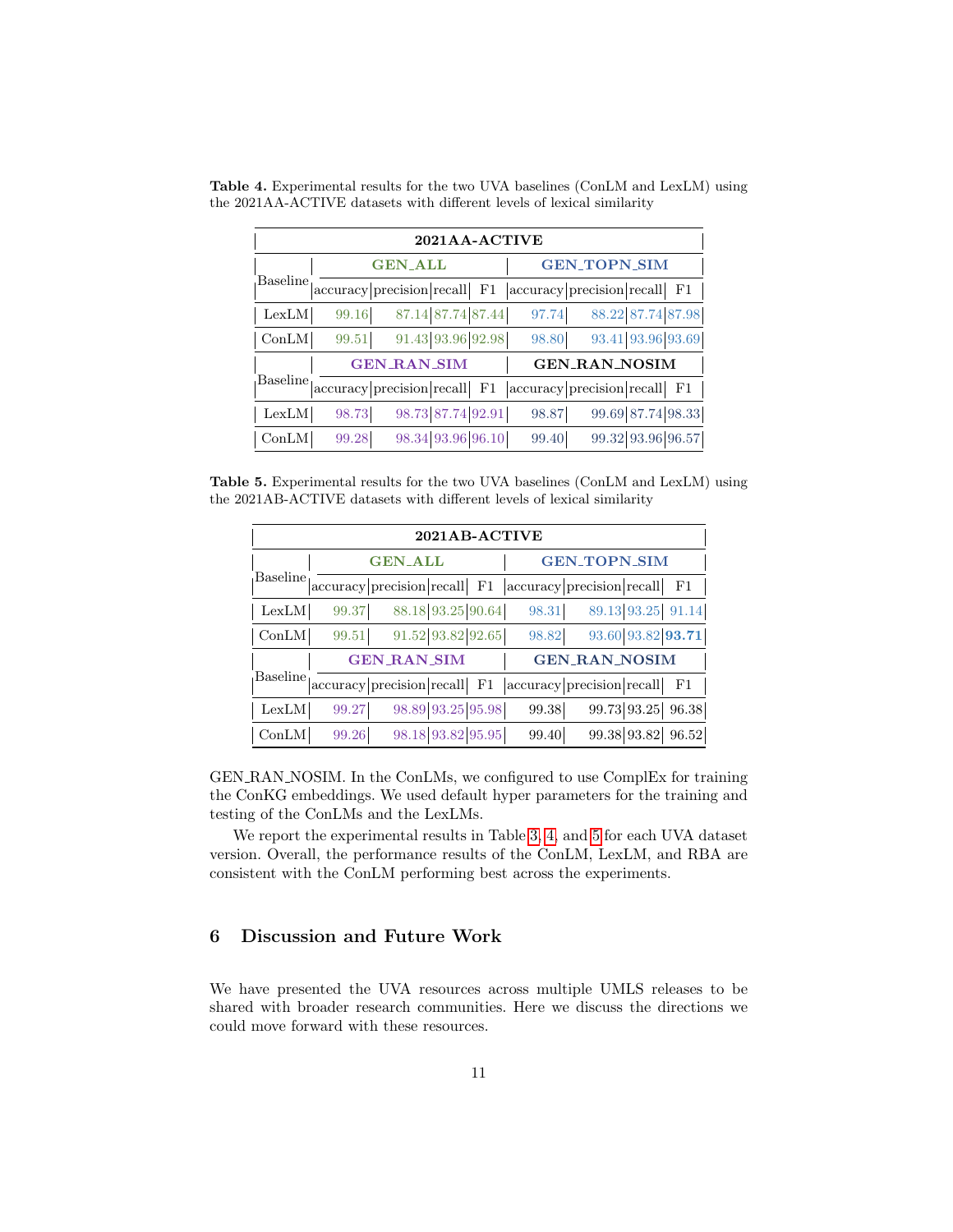#### 6.1 Scalability, Reusability, and Reproducibility

Scalability. Scalability is among the primary challenges at every step in the pipeline of the UVA problem. Every task we have deployed to the NIH's Biowulf HPC would require extensive resources. Especially, the tasks that require pairwise calculation such as lexical similarity would be computationally heavy. Therefore, optimizing the tasks to run with less resource-extensive requirements within a reasonable timeframe remains a challenge for the project.

Additionally the scalability in terms of data size also increases when we extend the UVA task for the new applications. For instance, inserting a new vocabulary into the UMLS Metathesaurus would involve pair-wise predictions from the old and new terms.

Reusability. Our resources can be reused in different ways. The dataset generator can be reused for generating new UVA datasets from customized installations of the UMLS. For example, one can choose to install the full set of source vocabularies instead of just selecting the active ones. The data generator can also be extended to generate datasets with new characteristics. For example, we could limit the pairs in the UVA task to be from the same semantic group. Our baselines can be extended for developing the new approaches and even benchmarking them. Indeed, our LexLM has been reused for developing the ConLM. The resulting embeddings from our models can also be used for evaluating other BioNLP tasks such as UMLS entity recognition.

Reproducibility. Our resources presented in this paper are completely reproducible across multiple UMLS releases. We made the source code, the datasets, and other materials available <sup>[3](#page-11-0)</sup> for download. We also provide the scripts with customized parameters for automating the entire experiments.

#### 6.2 UVA Resource Maintenance Plan

License. UMLS license is a no-cost license, required to download any UMLS distribution. Therefore, the UMLS license is also required for using the UVA resources.

UVA Challenge. We plan to organize an annual challenge inviting new ideas, novel approaches and solutions for the UVA task. We will adopt the UVA resources to generate new datasets and baselines to serve as input for the UVA challenge.

The UVA task differs from the Ontology Alignment Evaluation Initiative (OAEI) in terms of scalability and domain diversity. Particularly, the size of the UVA datasets is several orders of magnitude more than tens of thousands of pairs in the OAEI datasets). Furthermore, the UVA task covers all the biomedical domains in the UMLS while the OAEI only cover a few ontologies. Therefore, we believe that the UVA task will complement the OAEI and offer greater challenges for the community.

<span id="page-11-0"></span><sup>3</sup>https://w3id.org/uva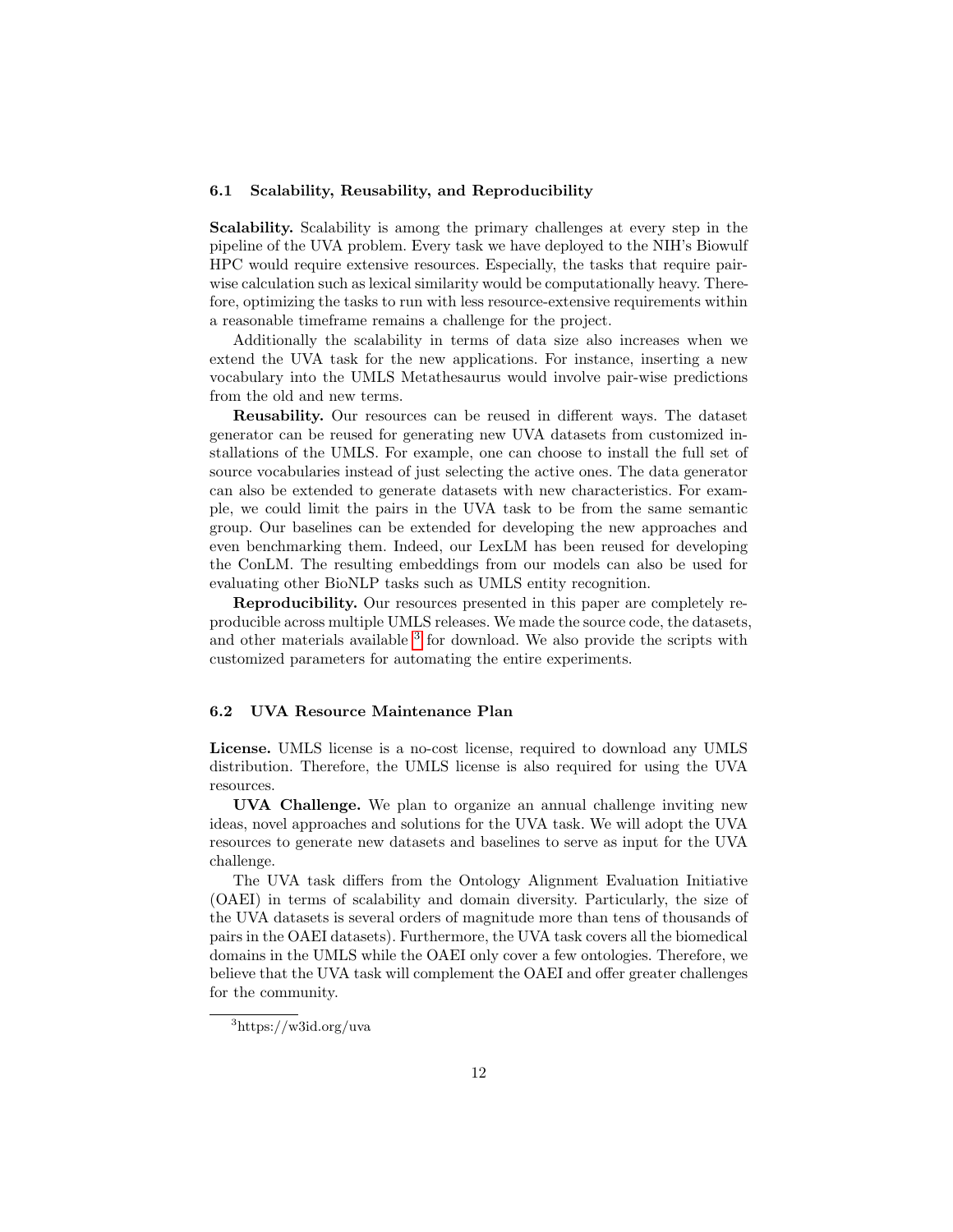### <span id="page-12-0"></span>7 Related Work

Biomedical ontology alignment is a long-standing research effort driven by the Ontology Alignment Evaluation Initiative (OAEI) since 2005. With the growth of interest in integrating biomedical ontologies at scale [\[33\]](#page-15-2), studies have looked into using rule-based and statistical approaches [\[11,](#page-13-5)[29](#page-14-8)[,16\]](#page-14-9), as well as supervised learning approaches for ontologies matching [\[10\]](#page-13-6) by assessing the similarity [\[18,](#page-14-10)[39\]](#page-15-10) and relatedness [\[23\]](#page-14-11) between words and sentences. Such tasks are also known as Semantic Text Similarity (STS) tasks.

Recent progress has been attributed to the use of a combination of knowledgebased similarity with deep learning techniques, such as word embeddings [\[25\]](#page-14-12) for input feature representation, and Siamese Network [\[28,](#page-14-6)[12,](#page-14-13)[3,](#page-13-7)[13\]](#page-14-14) to learn the underlying semantics and structure. Unsupervised approaches, such as transformerbased mechanisms, have also been explored with a great degree of success [\[9\]](#page-13-8). Nonetheless, these techniques are largely based on lexical features and require very large text corpora to learn from. In [\[14\]](#page-14-15), contextualized representations of concepts with ancestral, child, data property neighbor, and object property neighbor contexts are used to discover semantically equivalent concepts. In our approach, we exploit the graph structure of various types of contextual information through the use of KG embeddings.

There are several families of KG embedding techniques [\[15,](#page-14-16)[36\]](#page-15-11). They aim to map entities and relations into low-dimensional vectors while capturing their structural and semantic meanings [\[40\]](#page-15-12), and have shown to benefit a variety of knowledge-driven tasks [\[20\]](#page-14-17). Since this is the first attempt to use the various types of contextual information in the UVA task at scale, we explored three of the popular classes of techniques because of their demonstrated success in various tasks: translational distance-based with TransE [\[4\]](#page-13-3), and TransR [\[21\]](#page-14-7); semantic matching-based using RESCAL [\[35\]](#page-15-5), DistMult [\[44\]](#page-15-6), HolE [\[34\]](#page-15-7), and ComplEx [\[38\]](#page-15-8); and neural network-based using ConvKB [\[30\]](#page-15-9). We evaluated their performance in the UVA task, but did not benchmark them against other forms of graph representation techniques [\[15,](#page-14-16)[43\]](#page-15-13). Many embedding techniques listed in [\[36\]](#page-15-11) are not selected due to the specific characteristics of context in our datasets, e.g., having no attributes/literals (but 10 techniques in [\[36\]](#page-15-11) including AttrE [\[37\]](#page-15-14) and KDCoE [\[5\]](#page-13-9) leveraging attributes), having English-only (but MTransE [\[6\]](#page-13-10) leveraging multilingual), or very large (RDGCN [\[42\]](#page-15-15) being not scalable).

### <span id="page-12-1"></span>8 Conclusion

We have presented the set of UVA resources including the dataset generator, the datasets, and the baseline approaches to be shared with broader research communities. We have shown how the resources can be reused and reproduced across multiple UMLS releases, and gathered to collectively serve the UVA challenge.

Resource Availability Statement: UVA resources including the source code and the datasets are available from <https://w3id.org/uva>.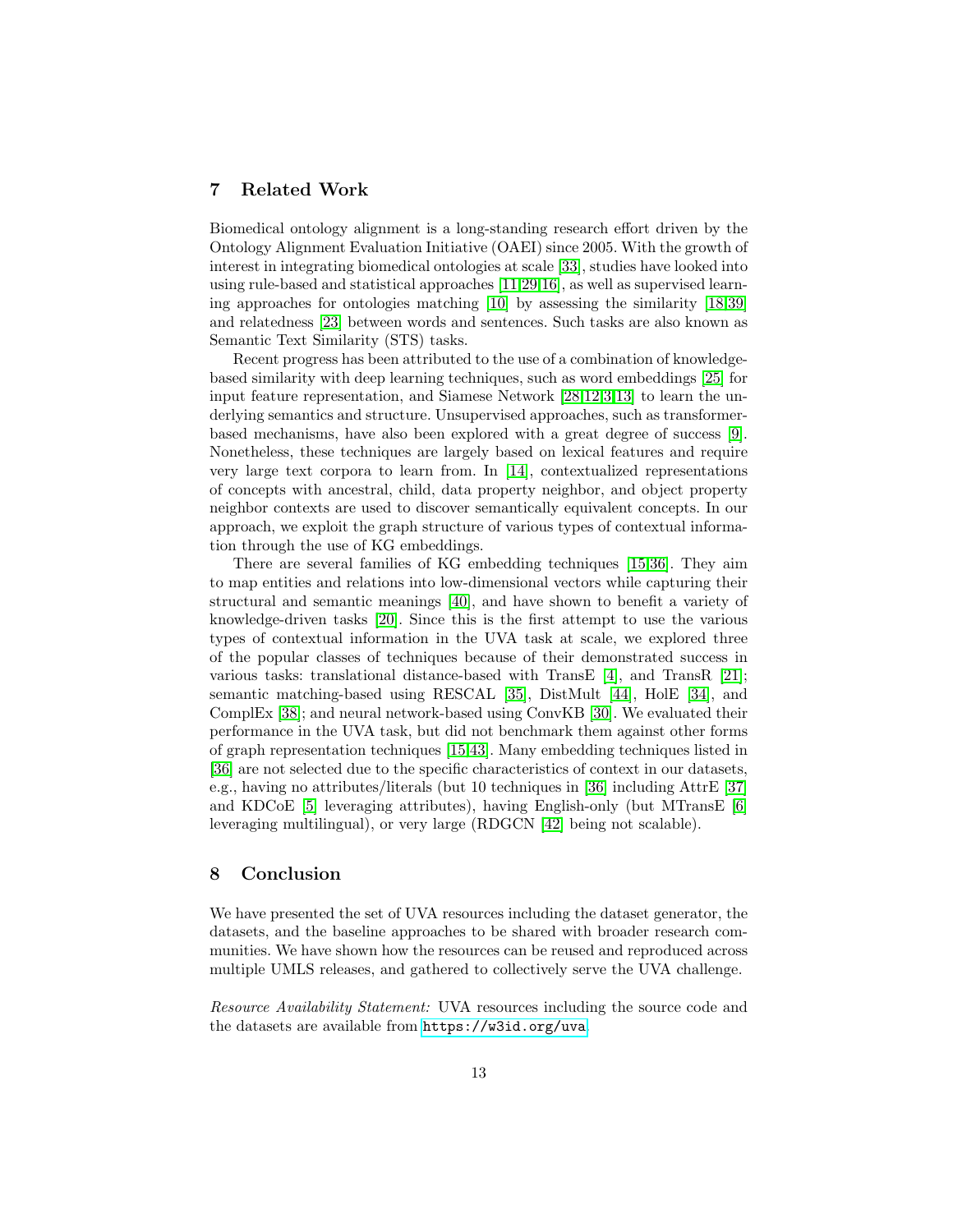Acknowledgement. This research was supported in part by the Intramural Research Program of the National Library of Medicine (NLM), National Institutes of Health (NIH). This research was also supported in part by two appointments to the National Library of Medicine Research Participation Program. This program is administered by the Oak Ridge Institute for Science and Education through an inter-agency agreement between the U.S. Department of Energy and the National Library of Medicine. We are thankful to Miranda Jarnot for helping us to confirm the editorial rules used in the Metathesaurus. We are also thankful to our summer interns (Hong Yung Yip, Goonmeet Bajaj, Thilini Wijesiriwardene, and Vishesh Javangula) and collaborators (Amit Sheth and Srinivasan Parthasarathy) for contributing to the resources presented in this paper.

### References

- <span id="page-13-4"></span>1. C. C. Aggarwal, A. Hinneburg, and D. A. Keim. On the surprising behavior of distance metrics in high dimensional space. In *International conference on database* theory, pages 420–434. Springer, 2001.
- <span id="page-13-2"></span>2. G. Bajaj, V. Nguyen, T. Wijesiriwardene, H. Y. Yip, V. Javangula, S. Parthasarathy, A. Sheth, and O. Bodenreider. Evaluating biomedical bert models for vocabulary alignment at scale in the umls metathesaurus.  $arXiv$  preprint arXiv:2109.13348, 2021.
- <span id="page-13-7"></span>3. A. Bento, A. Zouaq, and M. Gagnon. Ontology matching using convolutional neural networks. In Proceedings of The 12th Language Resources and Evaluation Conference, pages 5648–5653, 2020.
- <span id="page-13-3"></span>4. A. Bordes, N. Usunier, A. Garcia-Duran, J. Weston, and O. Yakhnenko. Translating embeddings for modeling multi-relational data. In Neural Information Processing Systems (NIPS), pages 1–9, 2013.
- <span id="page-13-9"></span>5. M. Chen, Y. Tian, K.-W. Chang, S. Skiena, and C. Zaniolo. Co-training embeddings of knowledge graphs and entity descriptions for cross-lingual entity alignment. arXiv preprint arXiv:1806.06478, 2018.
- <span id="page-13-10"></span>6. M. Chen, Y. Tian, M. Yang, and C. Zaniolo. Multilingual knowledge graph embeddings for cross-lingual knowledge alignment. arXiv preprint arXiv:1611.03954, 2016.
- <span id="page-13-0"></span>7. J. J. Cimino. Auditing the unified medical language system with semantic methods. Journal of the American Medical Informatics Association, 5(1):41–51, 1998.
- <span id="page-13-1"></span>8. J. J. Cimino, H. Min, and Y. Perl. Consistency across the hierarchies of the umls semantic network and metathesaurus. Journal of biomedical informatics, 36(6):450–461, 2003.
- <span id="page-13-8"></span>9. J. Devlin, M.-W. Chang, K. Lee, and K. Toutanova. Bert: Pre-training of deep bidirectional transformers for language understanding. arXiv preprint arXiv:1810.04805, 2018.
- <span id="page-13-6"></span>10. A. Doan, J. Madhavan, P. Domingos, and A. Halevy. Ontology matching: A machine learning approach. In Handbook on ontologies, pages 385–403. Springer, 2004.
- <span id="page-13-5"></span>11. D. Faria, C. Pesquita, E. Santos, M. Palmonari, I. F. Cruz, and F. M. Couto. The agreementmakerlight ontology matching system. In OTM Confederated International Conferences" On the Move to Meaningful Internet Systems", pages 527–541. Springer, 2013.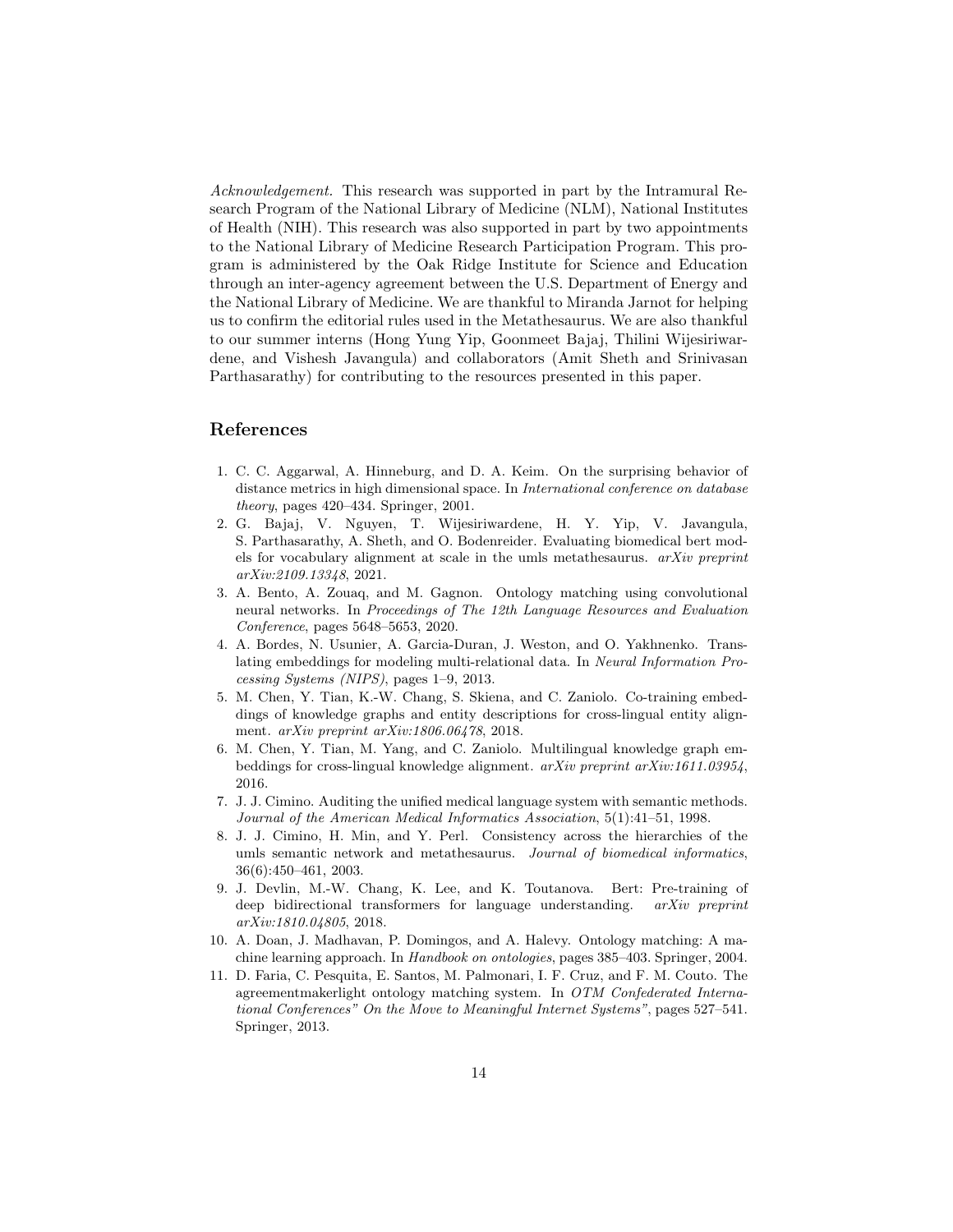- <span id="page-14-13"></span>12. H. He, K. Gimpel, and J. Lin. Multi-perspective sentence similarity modeling with convolutional neural networks. In Proceedings of the 2015 conference on empirical methods in natural language processing, pages 1576–1586, 2015.
- <span id="page-14-14"></span>13. D. Huang, A. Ahmed, S. Y. Arafat, K. I. Rashid, Q. Abbas, and F. Ren. Sentence-embedding and similarity via hybrid bidirectional-lstm and cnn utilizing weighted-pooling attention. IEICE TRANSACTIONS on Information and Systems, 103(10):2216–2227, 2020.
- <span id="page-14-15"></span>14. V. Iyer, A. Agarwal, and H. Kumar. Veealign: a supervised deep learning approach to ontology alignment. In OM@ ISWC, pages 216–224, 2020.
- <span id="page-14-16"></span>15. S. Ji, S. Pan, E. Cambria, P. Marttinen, and P. S. Yu. A survey on knowledge graphs: Representation, acquisition and applications. arXiv preprint arXiv:2002.00388, 2020.
- <span id="page-14-9"></span>16. E. Jiménez-Ruiz and B. C. Grau. Logmap: Logic-based and scalable ontology matching. In International Semantic Web Conference, pages 273–288, 2011.
- <span id="page-14-0"></span>17. A. Jimeno-Yepes, E. Jiménez-Ruiz, R. Berlanga-Llavori, and D. Rebholz-Schuhmann. Reuse of terminological resources for efficient ontological engineering in life sciences. BMC bioinformatics, 10(S10):S4, 2009.
- <span id="page-14-10"></span>18. P. Kolyvakis, A. Kalousis, B. Smith, and D. Kiritsis. Biomedical ontology alignment: an approach based on representation learning. Journal of biomedical semantics, 9(1):1–20, 2018.
- <span id="page-14-3"></span>19. J. Lee, W. Yoon, S. Kim, D. Kim, S. Kim, C. H. So, and J. Kang. Biobert: a pre-trained biomedical language representation model for biomedical text mining. Bioinformatics, 36(4):1234–1240, 2020.
- <span id="page-14-17"></span>20. Y. Lin, X. Han, R. Xie, Z. Liu, and M. Sun. Knowledge representation learning: A quantitative review. arXiv preprint arXiv:1812.10901, 2018.
- <span id="page-14-7"></span>21. Y. Lin, Z. Liu, M. Sun, Y. Liu, and X. Zhu. Learning entity and relation embeddings for knowledge graph completion. In Proceedings of the AAAI Conference on Artificial Intelligence, volume 29, 2015.
- <span id="page-14-4"></span>22. F. Liu, E. Shareghi, Z. Meng, M. Basaldella, and N. Collier. Self-alignment pretraining for biomedical entity representations. arXiv preprint arXiv:2010.11784, 2020.
- <span id="page-14-11"></span>23. Y. Mao and K. W. Fung. Use of word and graph embedding to measure semantic relatedness between unified medical language system concepts. Journal of the American Medical Informatics Association, 2020.
- <span id="page-14-5"></span>24. A. T. McCray, S. Srinivasan, and A. C. Browne. Lexical methods for managing variation in biomedical terminologies. In Proceedings of the Annual Symposium on Computer Application in Medical Care, page 235. American Medical Informatics Association, 1994.
- <span id="page-14-12"></span>25. R. Mihalcea, C. Corley, C. Strapparava, et al. Corpus-based and knowledge-based measures of text semantic similarity. In Aaai, volume 6, pages  $775-780$ , 2006.
- <span id="page-14-1"></span>26. C. P. Morrey, J. Geller, M. Halper, and Y. Perl. The neighborhood auditing tool: a hybrid interface for auditing the umls. Journal of biomedical informatics, 42(3):468–489, 2009.
- <span id="page-14-2"></span>27. F. Mougin, O. Bodenreider, and A. Burgun. Analyzing polysemous concepts from a clinical perspective: Application to auditing concept categorization in the umls. Journal of Biomedical Informatics, 42(3):440–451, 2009.
- <span id="page-14-6"></span>28. J. Mueller and A. Thyagarajan. Siamese recurrent architectures for learning sentence similarity. In Proceedings of the AAAI Conference on Artificial Intelligence, volume 30, 2016.
- <span id="page-14-8"></span>29. D. Ngo and Z. Bellahsene. Overview of yam++?(not) yet another matcher for ontology alignment task. Journal of Web Semantics, 41:30–49, 2016.